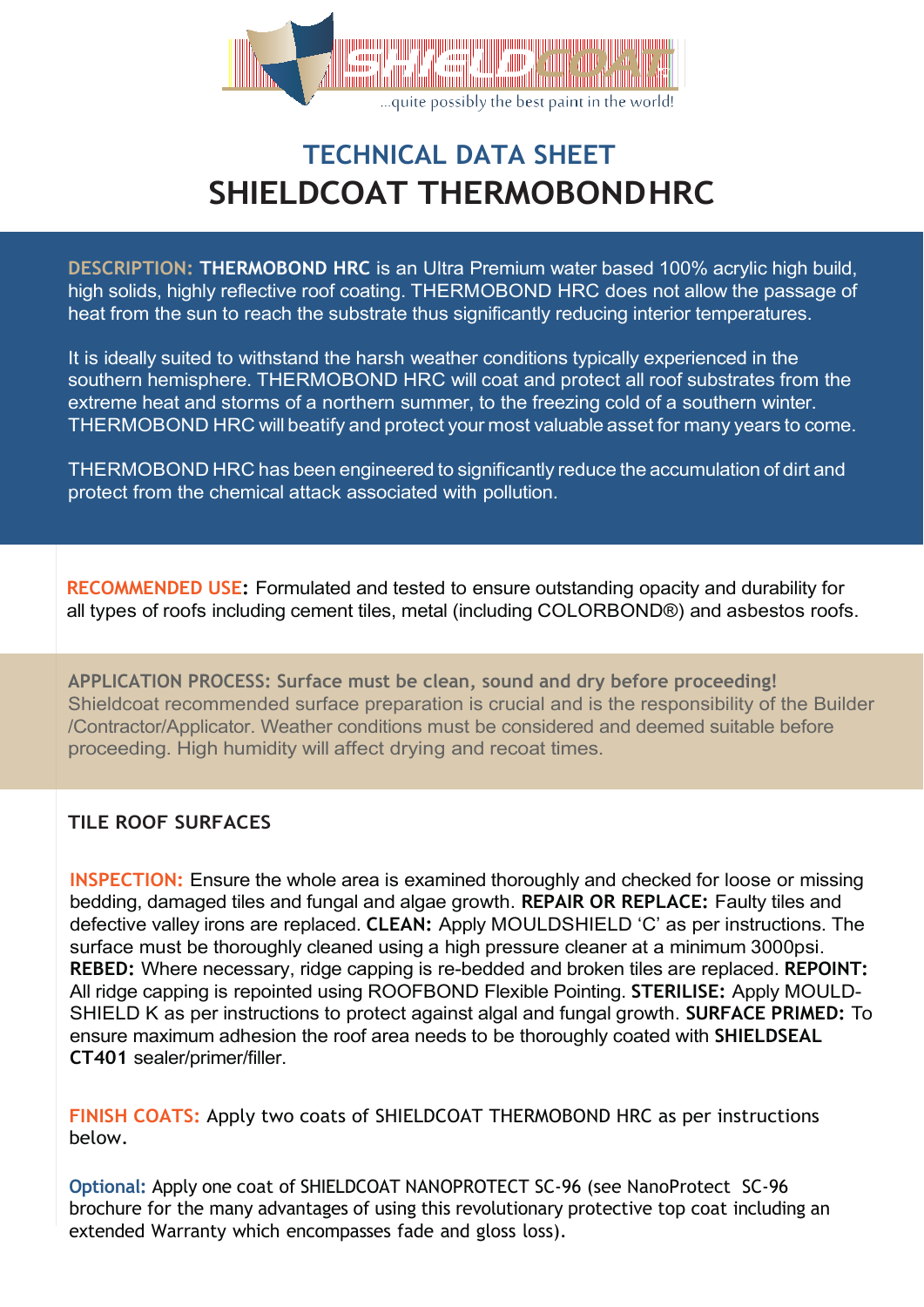

# **TECHNICAL DATA SHEET SHIELDCOAT THERMOBONDHRC**

#### **METAL ROOF SURFACES**

**CLEAN:** Apply MOULDSHIELD 'C' as per instructions. The surface must be thoroughly cleaned using a high pressure cleaner at a minimum 3000psi. Ensure flaking paint is removed to provide a sound, clean surface. **SURFACE PRIMED:** To ensure maximum adhesion the roof area needs to be thoroughly coated with **SHIELDSEAL W PLUS** primer/sealer. If surface rust is present or is in an area where it is likely to rust use RUSTSHIELD W instead.

**FINISH COATS:** Apply two coats of SHIELDCOAT THERMOBOND HRC as per instructions below.

**Optional:** Apply two coats of SHIELDCOAT THERMOBOND HRC as per instructions below.

**ASBESTOS ROOFS (in sound condition)**

**Please download and read the ASBESTOS RENOVATION GUIDE available on the following**

[http://www.deir.qld.gov.au/asbestos/resources/pdfs/asbes](http://www.deir.qld.gov.au/asbestos/resources/pdfs/asbes-)tos-home-renovators-trades-guide.pdf

**The following is a guide only! You must seek local government advice and regulations in regard to renovating asbestos in your area. Your local government regulations supersedes this document.**

**SURFACE TREATED:** Apply one heavy drenching coat of MOULDSHIELD K and alow 24hours to dry. SURFACE PRIMED: Apply one coat of SHIELDSEAL W PLUS by airless spray at a spread rate of 5m² / Litre using a 521 tip.

**FILLER COAT:** Apply one coat of ROOFBOND FILLABOND by airless spray at a spread rate of 4 m<sup>2</sup> / Litre using a 521 tip size.

**Finish Coats:** Apply two coats of SHIELDCOAT THERMOBOND HRC as per instructions below.

#### **APPLICATION DETAILS / GUIDE**

Colours: White and pastel colours Finish: High Gloss Sizes: 4, 15 Ltr Volume solids: 60% Theoretical spreading rate: Tile Roof 5m²/Litre Metal Roof 6m²/Litre Application surface temperature: 10°C TO 40°C Touch dry: 30 minutes\* Recoat Time: 3 hours\* Full Cure: 10-14 days\* Drinking Water Safe: After 10 day curing and initial rinse (rain or garden hose pressure). Shelf life: 24 months \*All figures are quoted at 25° Celsius and 50% Relative Humidity.